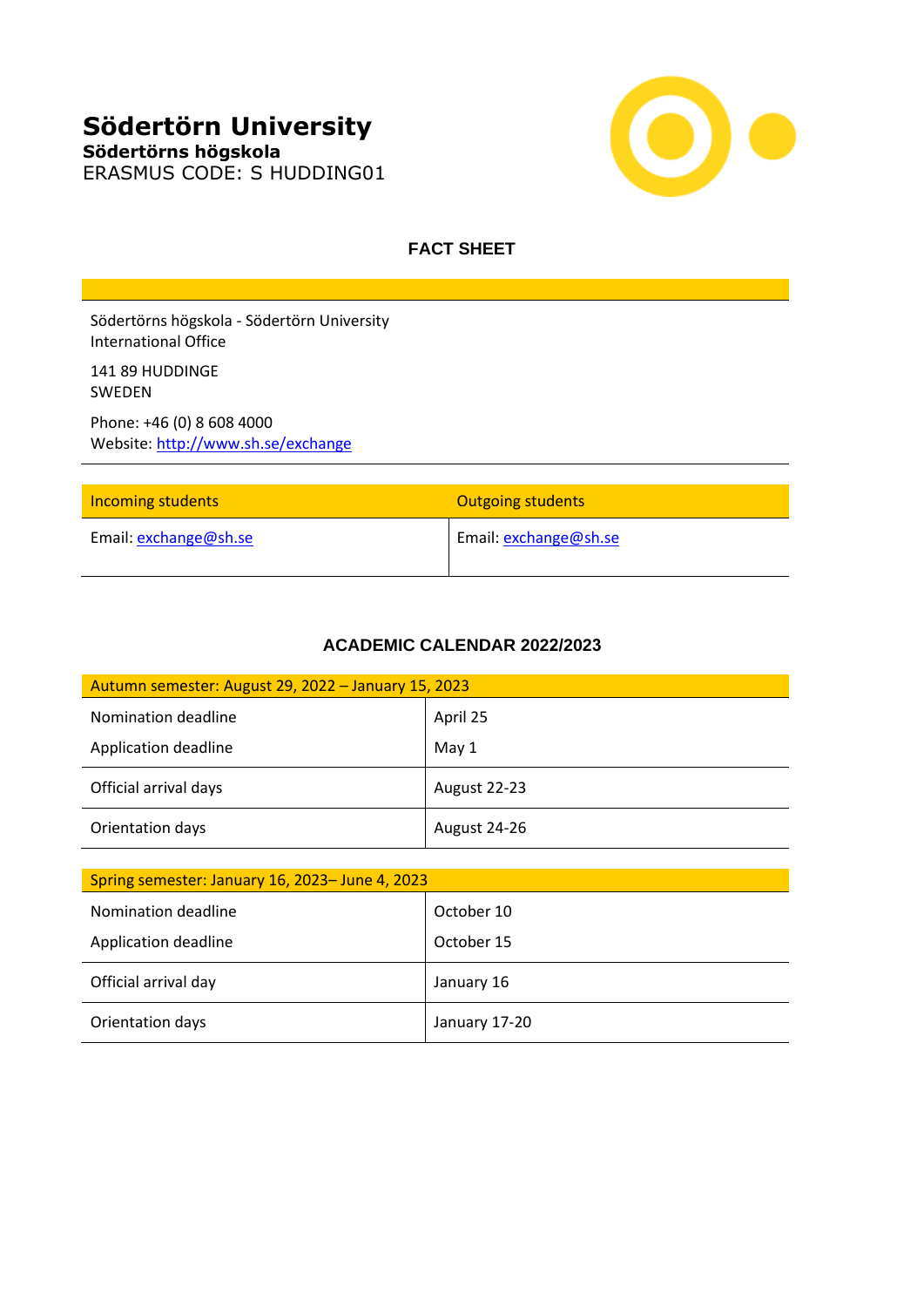# **Södertörn University Södertörns högskola**





### **THE INTERNATIONAL OFFICE**

| There could be some changes of areas of responsibilities                                                                                                                                        |                                                                   |
|-------------------------------------------------------------------------------------------------------------------------------------------------------------------------------------------------|-------------------------------------------------------------------|
| Head of International Office                                                                                                                                                                    | Ms. Karin Granevi<br>karin.granevi@sh.se                          |
| <b>International Officer</b><br>Areas of responsibility:<br>Agreements, International Master students,<br>Teaching & staff mobility.                                                            | Mr. Guo Wei<br>international@sh.se                                |
| <b>International Officer</b><br>Areas of responsibility:<br>Outgoing Nordplus & Erasmus+ students<br>Outgoing students bilateral agreements Mobility<br>Online contact person                   | Ms. Felicia Fernelius<br>Mr. Hidehisa Matsumoto<br>exchange@sh.se |
| <b>International Officer</b><br>Areas of responsibility:<br>Incoming exchange students<br>Nordplus & Erasmus+ students,<br>Incoming students bilateral agreements<br>Outgoing exchange students | Mr. Hidehisa Matsumoto<br>Ms. Ann-Catrin Nordin<br>exchange@sh.se |
| <b>International Officer</b><br>Areas of responsibility:<br>Traineeships and scholarships<br>Erasmus+, ICM, Linnaeus-Palme, Minor Field<br>Studies (MFS)                                        | Ms. Felicia Fernelius<br>exchange@sh.se                           |
| <b>Housing Officer</b>                                                                                                                                                                          | Mr. Aibek Hakimov<br>accommodation@sh.se                          |
| <b>International Officer</b><br>Areas of responsibility:<br>International marketing and student's<br>recruitment                                                                                | Mr. Aydin Mammadov<br>international@sh.se                         |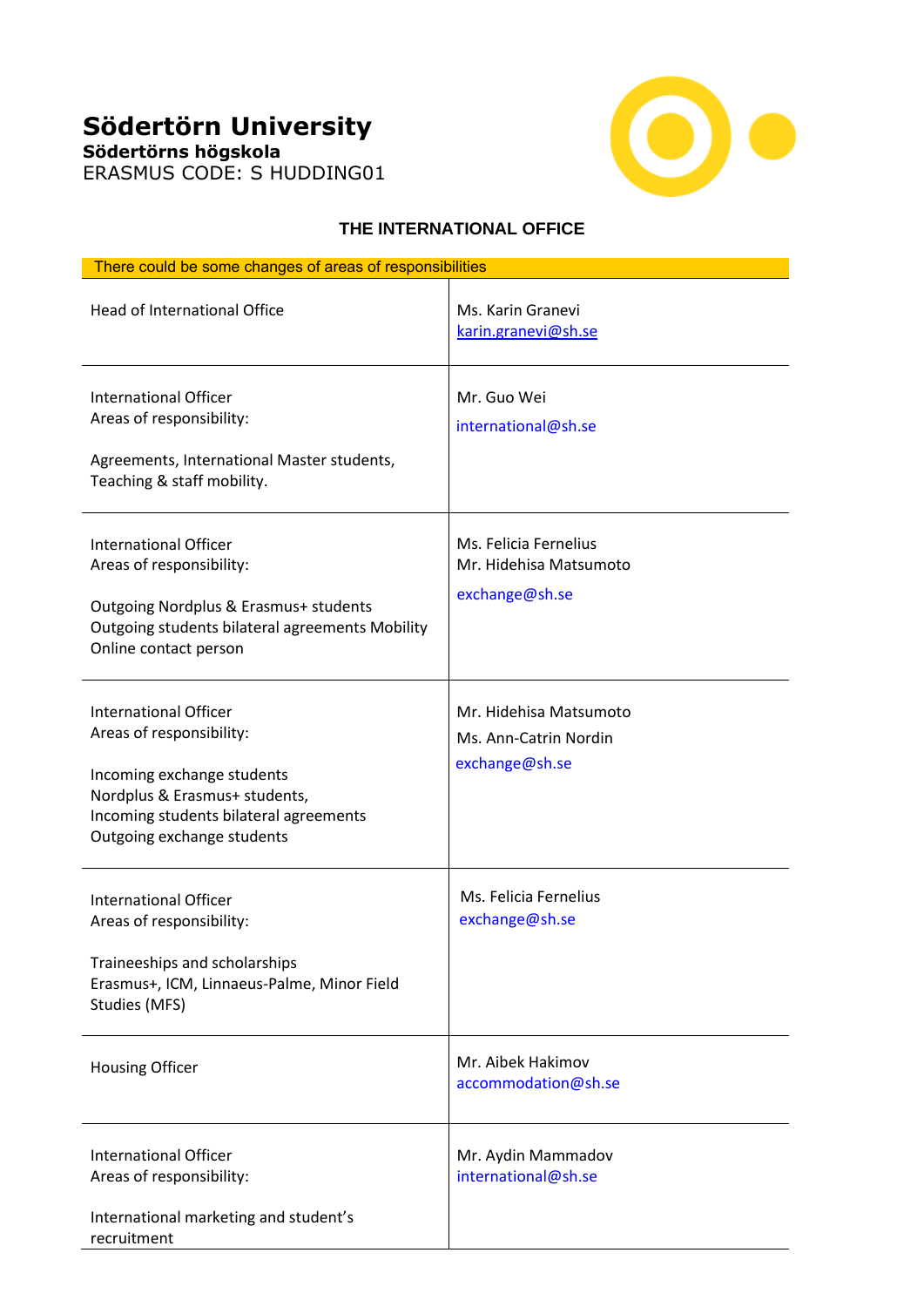# **Södertörn University Södertörns högskola** ERASMUS CODE: S HUDDING01



# **About Södertörn University**

Södertörn University was founded in 1996 and is a state-governed higher education institution in Stockholm. Our campus is located in Flemingsberg, south of the city, where we conduct education and research for sustainable societal development. Currently, the university has approximately 12,000 full-time students and around 250 international students.

Södertörn University has a multidisciplinary and multicultural ethos. Education and research focuses in the humanities, social sciences, media technology and environmental science. We also provide police education and teacher education with an intercultural profile. Our research into the Baltic region and Central and Eastern Europe forms a knowledge environment that is among the best in the world.

#### **Course information**

O[n www.sh.se/courses](http://www.sh.se/courses) you can find the courses we offer with English as the language of instruction. All exchange students are expected to study full time, i.e. 30 ECTS per semester. Language courses in Swedish can be chosen in addition to regular courses. The courses are taught one at a time in four periods throughout the semester. Students usually do not take several courses at the same time.

# **Language of Instruction**

The language of instruction is English and Swedish. For incoming exchange students seeking to take courses in English we recommend that students have achieved CEFR B2 level proficiency (e.g.,72 points on TOEFL or 5.5 - 6.0 on IELTS). If the student has prior knowledge of Swedish it might be possible to take courses in Swedish.

# **Grading System**

An academic year corresponds to 60 Swedish university credits, or 60 ECTS, divided into two semesters with 30 ECTS per semester. A full-time student is expected to devote approximately 40 hours per week to lectures, seminars and individual studies.

For courses and programmes taught in English, a six-point grading scale is used:

- A Excellent
- B Very Good
- C Good
- D Satisfactory
- E Sufficient
- $F F$ ail

For courses and programmes taught in Swedish, grades are awarded on a three-point scale: Pass with distinction (VG), Pass (G) or Fail (U)

When applicable, Södertörn University uses the ECTS Grading Table (EGT) to show distribution of grades for a course as recommended by the European Commission.

#### **Swedish Language Courses**

Introductory Swedish language courses are offered for exchange students on beginner´s as well as on intermediate level.